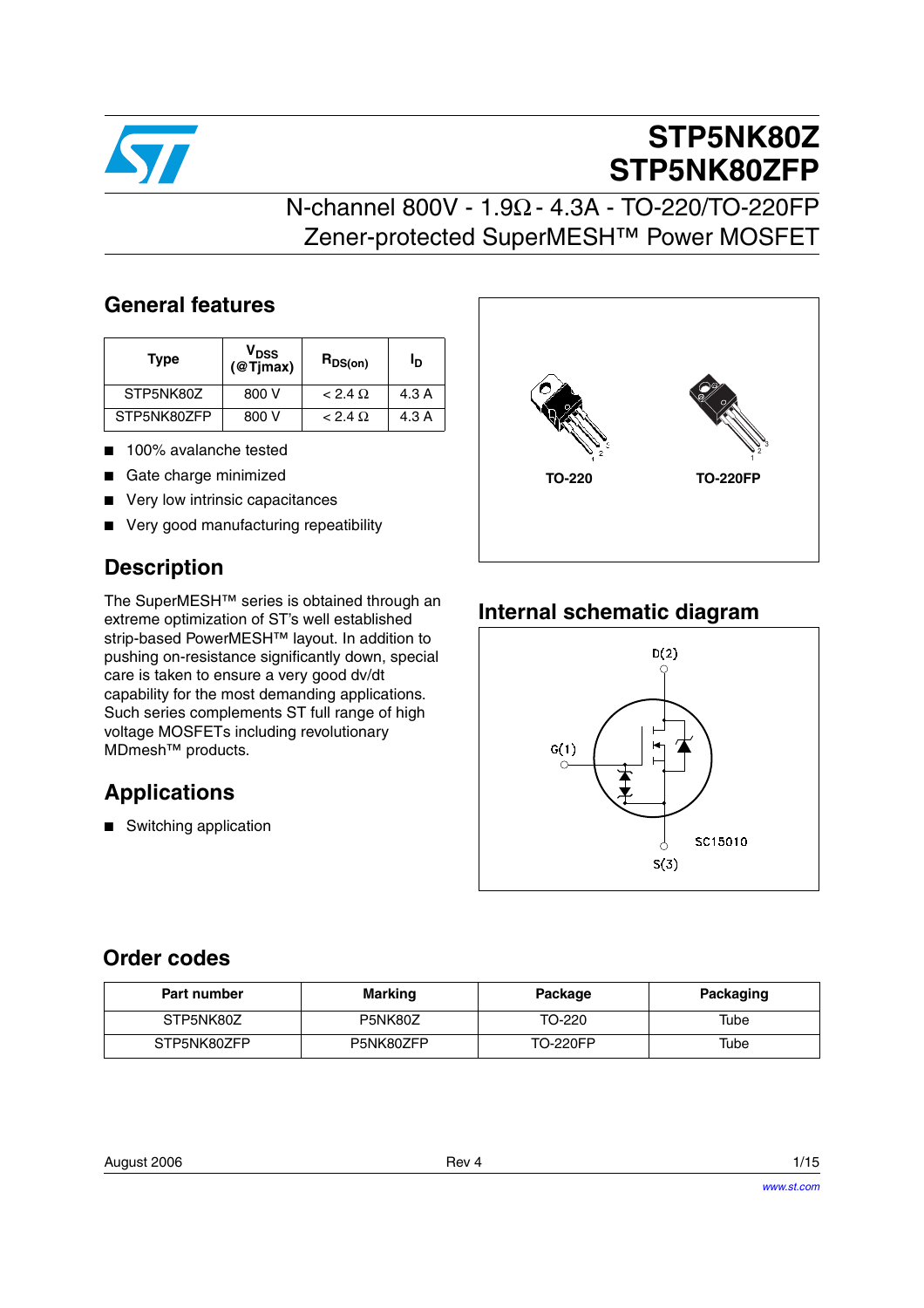# **Contents**

| $1 \quad \blacksquare$ |                                                                                   |
|------------------------|-----------------------------------------------------------------------------------|
| 2 <sup>2</sup>         |                                                                                   |
|                        | 2.1 Electrical characteristics (curves) [1, 1, 1, 1, 1, 1, 1, 1, 1, 1, 1, 1, 1, 7 |
| 3                      |                                                                                   |
| $\overline{4}$         |                                                                                   |
| 5                      |                                                                                   |

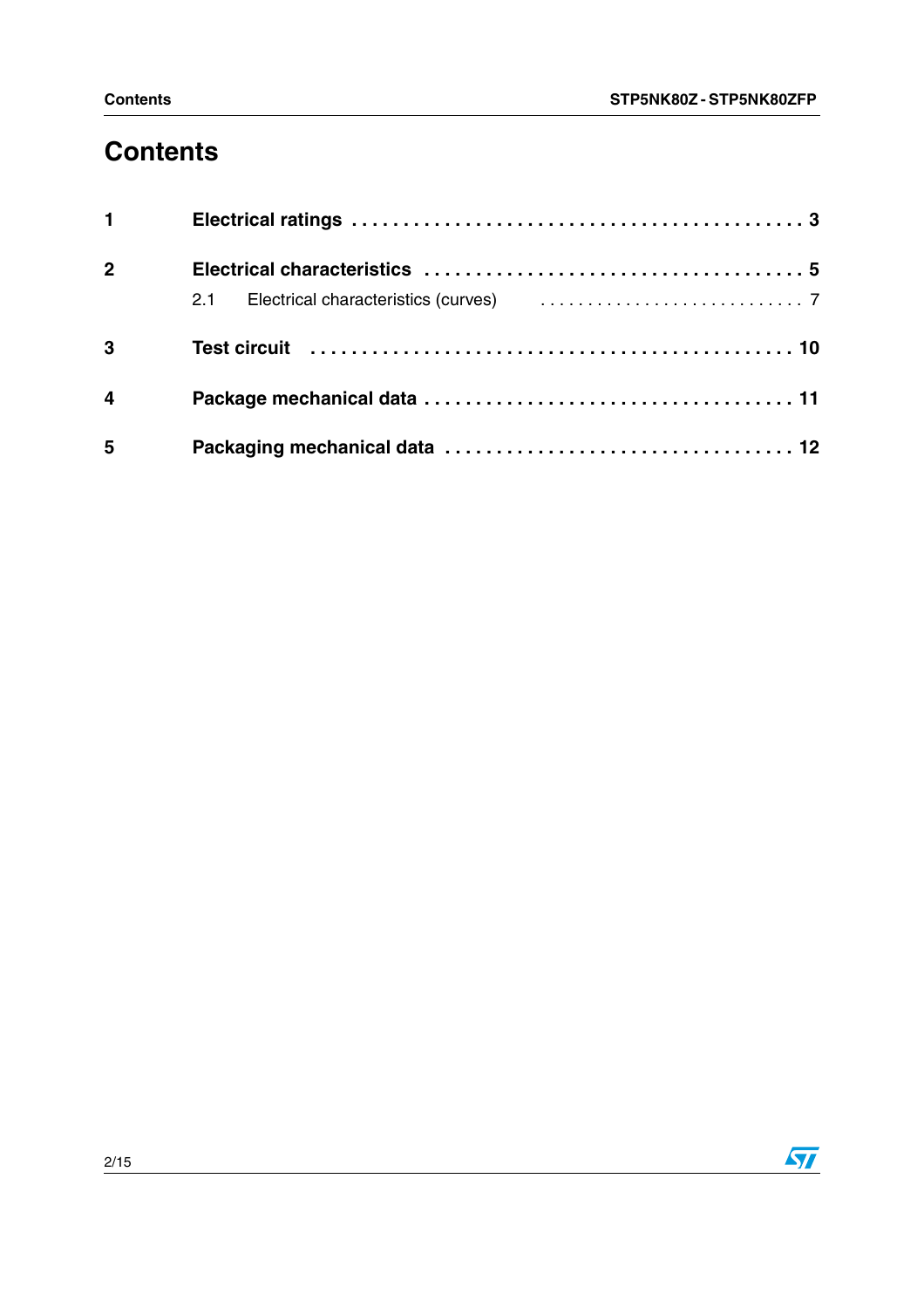# <span id="page-2-0"></span>**1 Electrical ratings**

| Symbol                                     | <b>Parameter</b>                                                                                                  | <b>Value</b> |                    | Unit        |
|--------------------------------------------|-------------------------------------------------------------------------------------------------------------------|--------------|--------------------|-------------|
|                                            |                                                                                                                   | TO-220       | <b>TO-220FP</b>    |             |
| $V_{DS}$                                   | Drain-source voltage ( $V_{GS} = 0$ )                                                                             | 800          |                    | V           |
| $V_{GS}$                                   | Gate-source voltage                                                                                               | ± 30         |                    | v           |
| I <sub>D</sub>                             | Drain current (continuous) at $T_C = 25^{\circ}C$                                                                 | 4.3          | $4.3^{(1)}$        | A           |
| I <sub>D</sub>                             | Drain current (continuous) at $T_C = 100^{\circ}C$                                                                | 2.7          | 2.7 <sup>(1)</sup> | A           |
| I <sub>DM</sub> <sup>(2)</sup>             | Drain current (pulsed)                                                                                            | 17.2         | $17.2^{(1)}$       | A           |
| $P_{TOT}$                                  | Total dissipation at $T_C = 25^{\circ}C$                                                                          | 110          | 30                 | w           |
|                                            | Derating factor                                                                                                   | 0.88         | 0.24               | $W$ /°C     |
| $V_{ESD(G-S)}$                             | Gate source ESD<br>$(HBM-C=100pF, R=1.5K\Omega)$                                                                  | 3500         |                    | V           |
| $dv/dt$ <sup>(3)</sup>                     | Peak diode recovery voltage slope                                                                                 | 4.5          |                    | V/ns        |
| V <sub>ISO</sub>                           | Insulation withstand voltage (RMS) from all<br>three leads to external heat sink<br>(t=1s; T <sub>c</sub> = 25°C) |              | 2500               | $\vee$      |
| $T_{\rm J}$<br>$\mathsf{T}_{\mathsf{stg}}$ | Operating junction temperature<br>Storage temperature                                                             | -55 to 150   |                    | $^{\circ}C$ |

#### **Table 1. Absolute maximum ratings**

1. Limited only by maximum temperature allowed

2. Pulse width limited by safe operating area

3. I<sub>SD</sub> ≤4.3A, di/dt  $\text{\textsterling{00A/µs}}, V_{DD} \leq V_{(BR)DSS}, T$ <sub>j</sub> ≤ T<sub>JMAX.</sub>

#### **Table 2. Thermal data**

| Symbol                | <b>Parameter</b>                                  | Value  |                 | Unit          |
|-----------------------|---------------------------------------------------|--------|-----------------|---------------|
|                       |                                                   | TO-220 | <b>TO-220FP</b> |               |
| R <sub>thj-case</sub> | Thermal resistance junction-case max              | 1.14   | 4.2             | °C/W          |
| $R_{thi-a}$           | Thermal resistance junction-ambient max           | 62.5   |                 | $\degree$ C/W |
| $T_1$                 | Maximum lead temperature for soldering<br>purpose | 300    |                 | °C            |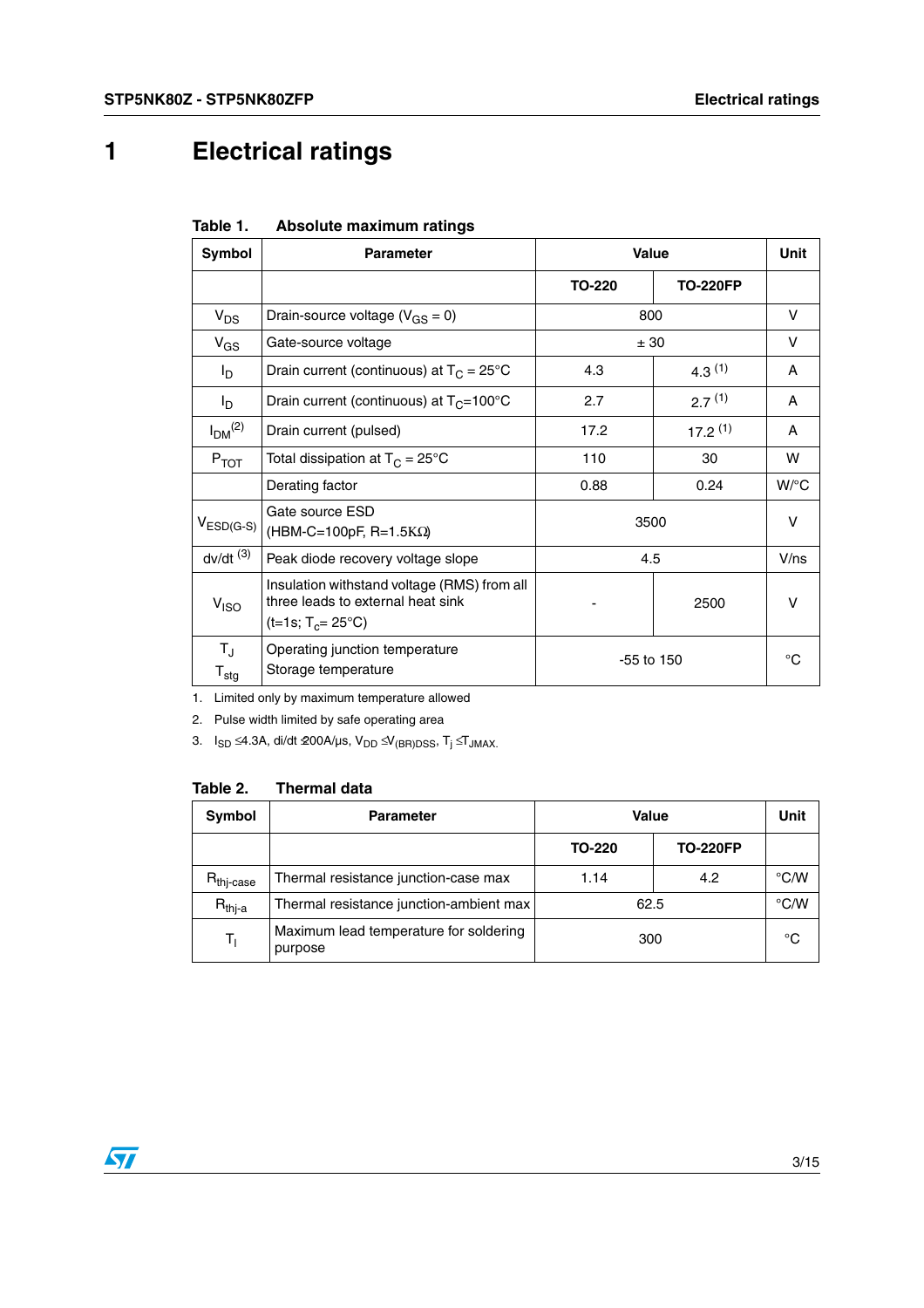| Symbol   | <b>Parameter</b>                                                                   | <b>Value</b> | Unit |
|----------|------------------------------------------------------------------------------------|--------------|------|
| 'AR      | Avalanche current, repetitive or not-repetitive<br>(pulse width limited by Ti Max) | 4.3          |      |
| $E_{AS}$ | Single pulse avalanche energy<br>(starting Tj=25°C, Id=Iar, Vdd=50V)               | 190          | mJ   |

**Table 3. Avalanche characteristics**

#### **Table 4. Gate-source zener diode**

| <b>Symbol</b> | <b>Parameter</b>                                       | <b>Test conditions</b> | Min. l | Tvp. | Max. | Unit |
|---------------|--------------------------------------------------------|------------------------|--------|------|------|------|
| $BV_{GSO}$    | Gate-source breakdown voltage   Igs=± 1mA (Open Drain) |                        | -30    |      |      |      |

#### **1.1 Protection features of gate-to-source zener diodes**

The built-in back-to-back Zener diodes have specifically been designed to enhance not only the device's ESD capability, but also to make them safely absorb possible voltage transients that may occasionally be applied from gate to source. In this respect the Zener voltage is appropriate to achieve an efficient and cost-effective intervention to protect the device's integrity. These integrated Zener diodes thus avoid the usage of external components.

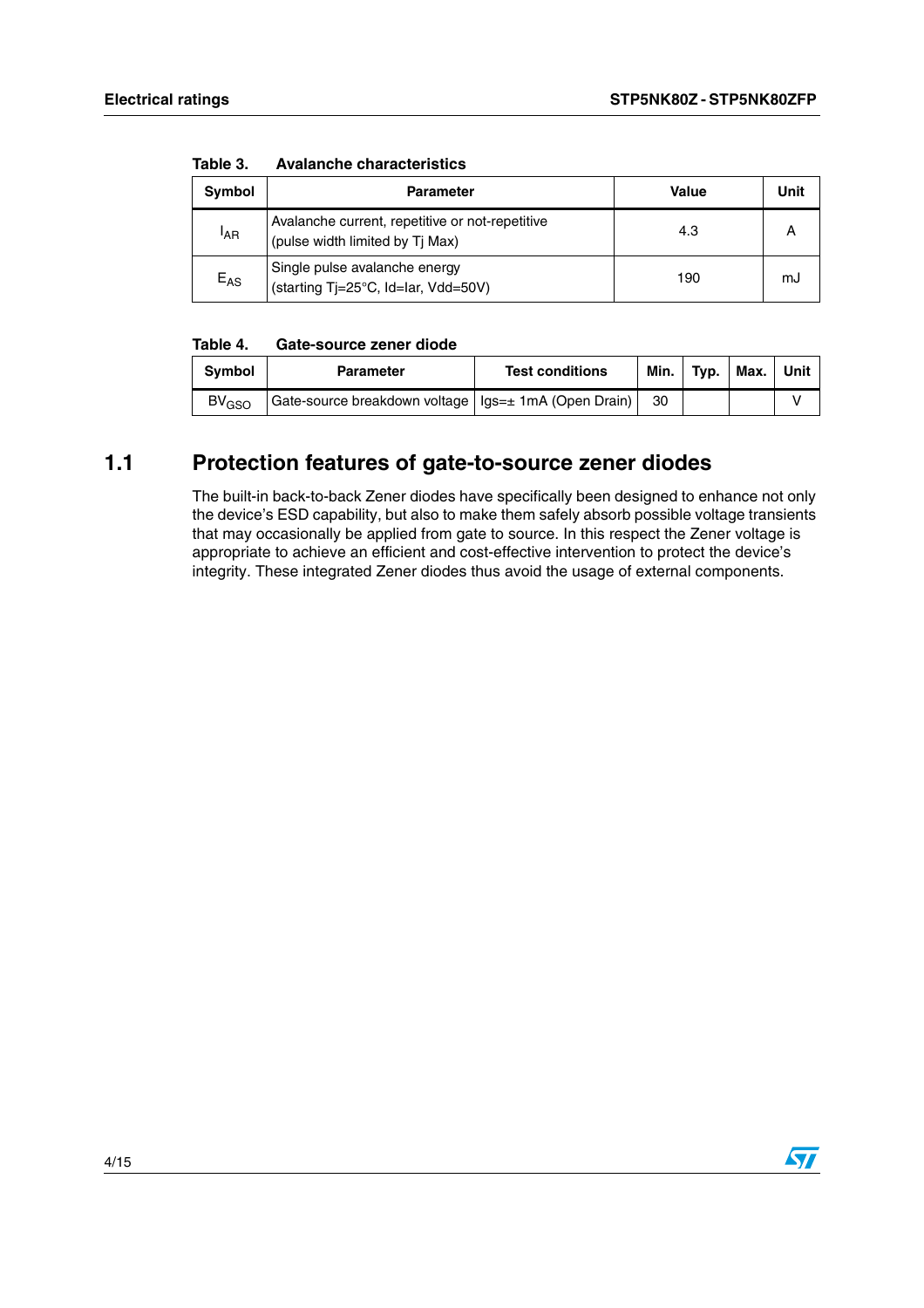# <span id="page-4-0"></span>**2 Electrical characteristics**

(TCASE=25°C unless otherwise specified)

| Symbol           | <b>Parameter</b>                                    | <b>Test conditions</b>                                                  | Min. | Typ. | Max.    | Unit     |
|------------------|-----------------------------------------------------|-------------------------------------------------------------------------|------|------|---------|----------|
| $V_{(BR)DSS}$    | Drain-source breakdown<br>voltage                   | $I_D = 1mA$ , $V_{GS} = 0$                                              | 800  |      |         | v        |
| <sup>I</sup> DSS | Zero gate voltage drain<br>current ( $V_{GS} = 0$ ) | $V_{DS}$ = Max rating,<br>$V_{DS}$ = Max rating,<br>$Tc = 125^{\circ}C$ |      |      | 1<br>50 | μA<br>μA |
| lgss             | Gate body leakage current<br>$(V_{GS} = 0)$         | $V_{GS} = \pm 20V$                                                      |      |      | ±10     | μA       |
| $V_{GS(th)}$     | Gate threshold voltage                              | $V_{DS} = V_{GS}$ , $I_D = 100 \mu A$                                   | 3    | 3.75 | 4.5     | v        |
| $R_{DS(on)}$     | Static drain-source on<br>resistance                | $V_{GS}$ = 10V, $I_D$ = 2.15 A                                          |      | 1.9  | 2.4     | Ω        |

#### **Table 5. On/off states**

#### **Table 6. Dynamic**

| Symbol                                         | <b>Parameter</b>                                                           | <b>Test conditions</b>                                                                               | Min. | Typ.                 | Max. | Unit                 |
|------------------------------------------------|----------------------------------------------------------------------------|------------------------------------------------------------------------------------------------------|------|----------------------|------|----------------------|
| $g_{\text{fs}}^{(1)}$                          | Forward transconductance $V_{DS}$ =15V, $I_D$ = 2.15A                      |                                                                                                      |      | 4.25                 |      | S                    |
| $C_{iss}$<br>$C_{\rm oss}$<br>$C_{\text{rss}}$ | Input capacitance<br>Output capacitance<br>Reverse transfer<br>capacitance | $V_{DS}$ = 25V, f = 1 MHz, $V_{GS}$ = 0                                                              |      | 910<br>98<br>20      |      | pF<br>pF<br>pF       |
| $C_{\text{osseq}}^{(2)}$                       | Equivalent output<br>capacitance                                           | $V_{GS} = 0$ , $V_{DS} = 0V$ to 400V                                                                 |      | 40                   |      | рF                   |
| $t_{d(on)}$<br>t,<br>$t_{d(off)}$<br>t,        | Turn-on delay time<br>Rise time<br>Turn-on delay time<br>fall time         | V <sub>DD</sub> =400 V, I <sub>D</sub> = 2 A,<br>$R_G=4.7\Omega$ , $V_{GS}=10V$<br>(see Figure 18)   |      | 18<br>25<br>45<br>30 |      | ns<br>ns<br>ns<br>ns |
| $Q_{q}$<br>$Q_{gs}$<br>$Q_{\text{gd}}$         | Total gate charge<br>Gate-source charge<br>Gate-drain charge               | $V_{DD} = 640V, I_D = 4.3A$<br>$V_{GS} = 10V$                                                        |      | 32.4<br>5<br>18.5    | 45.5 | nC<br>nС<br>пC       |
| $t_{d(Voff)}$<br>$t_{r}$                       | Off-voltage rise time<br>Fall time<br>Cross-over time                      | V <sub>DD</sub> =640 V, I <sub>D</sub> = 4.3 A,<br>$R_G=4.7\Omega$ , $V_{GS}=10V$<br>(see Figure 20) |      | 22<br>10<br>32       |      | ns<br>ns<br>ns       |

1. Pulsed: pulse duration=300µs, duty cycle 1.5%

2. C<sub>oss eq.</sub> is defined as a constant equivalent capacitance giving the same charging time as C<sub>oss</sub> when V<sub>DS</sub><br>increases from 0 to 80% V<sub>DSS</sub>

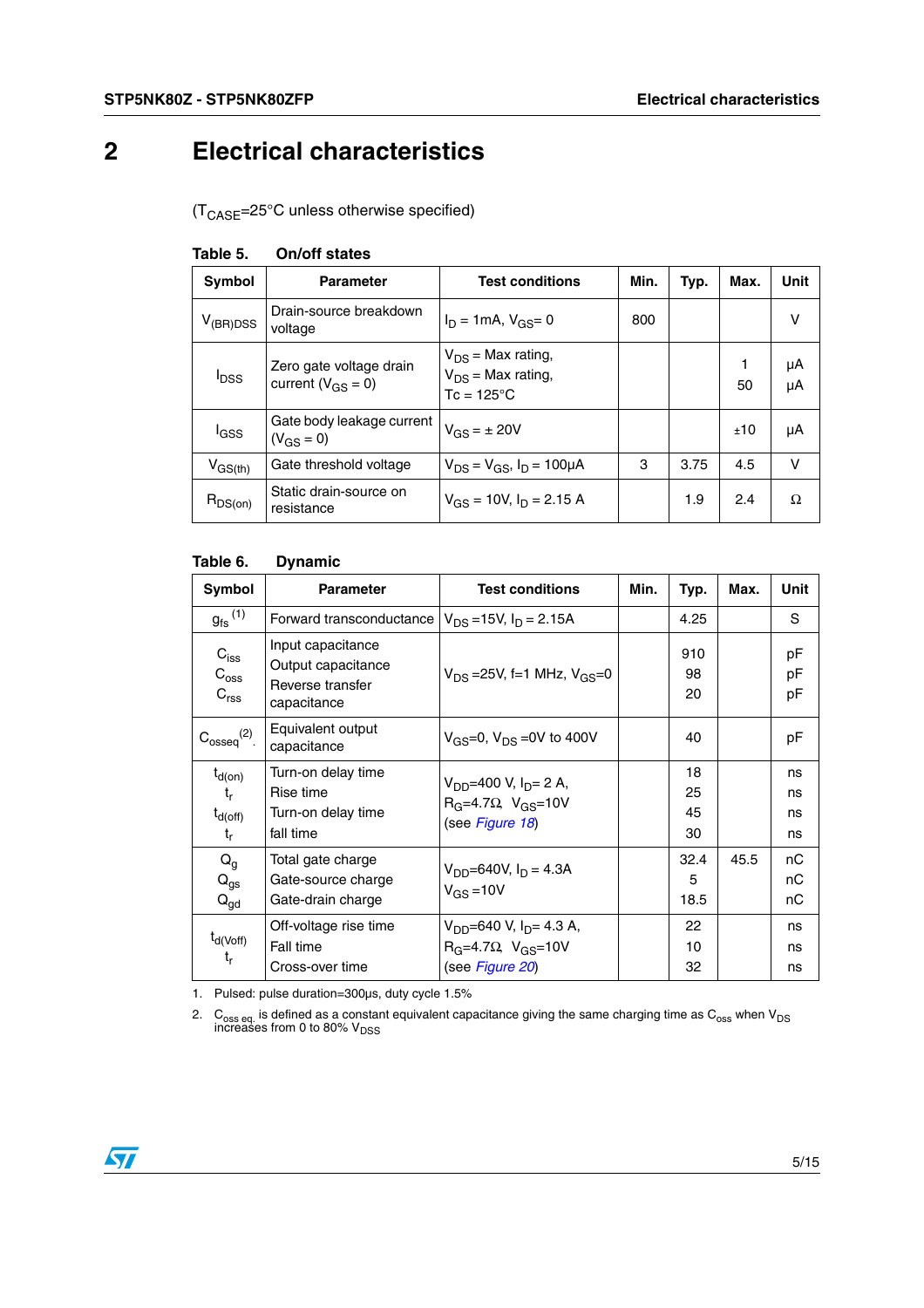| Symbol                              | <b>Parameter</b>                                                             | <b>Test conditions</b>                                                                        | Min | Typ.           | Max  | Unit          |
|-------------------------------------|------------------------------------------------------------------------------|-----------------------------------------------------------------------------------------------|-----|----------------|------|---------------|
| I <sub>SD</sub>                     | Source-drain current                                                         |                                                                                               |     |                | 4.3  | Α             |
| $I_{SDM}$ <sup>(1)</sup>            | Source-drain current (pulsed)                                                |                                                                                               |     |                | 17.2 | A             |
| $V_{SD}^{(2)}$                      | Forward on voltage                                                           | $I_{SD} = 4.3$ A, $V_{GS} = 0$                                                                |     |                | 1.6  | v             |
| $t_{rr}$<br>$Q_{rr}$<br><b>IRRM</b> | Reverse recovery time<br>Reverse recovery charge<br>Reverse recovery current | $I_{SD} = 4.3 A$ ,<br>$di/dt = 100A/\mu s$ ,<br>$V_{DD}$ =40 V, Tj = 150°C<br>(see Figure 20) |     | 500<br>3<br>12 |      | ns<br>μC<br>Α |

**Table 7. Source drain diode**

1. Pulse width limited by safe operating area

2. Pulsed: pulse duration=300µs, duty cycle 1.5%

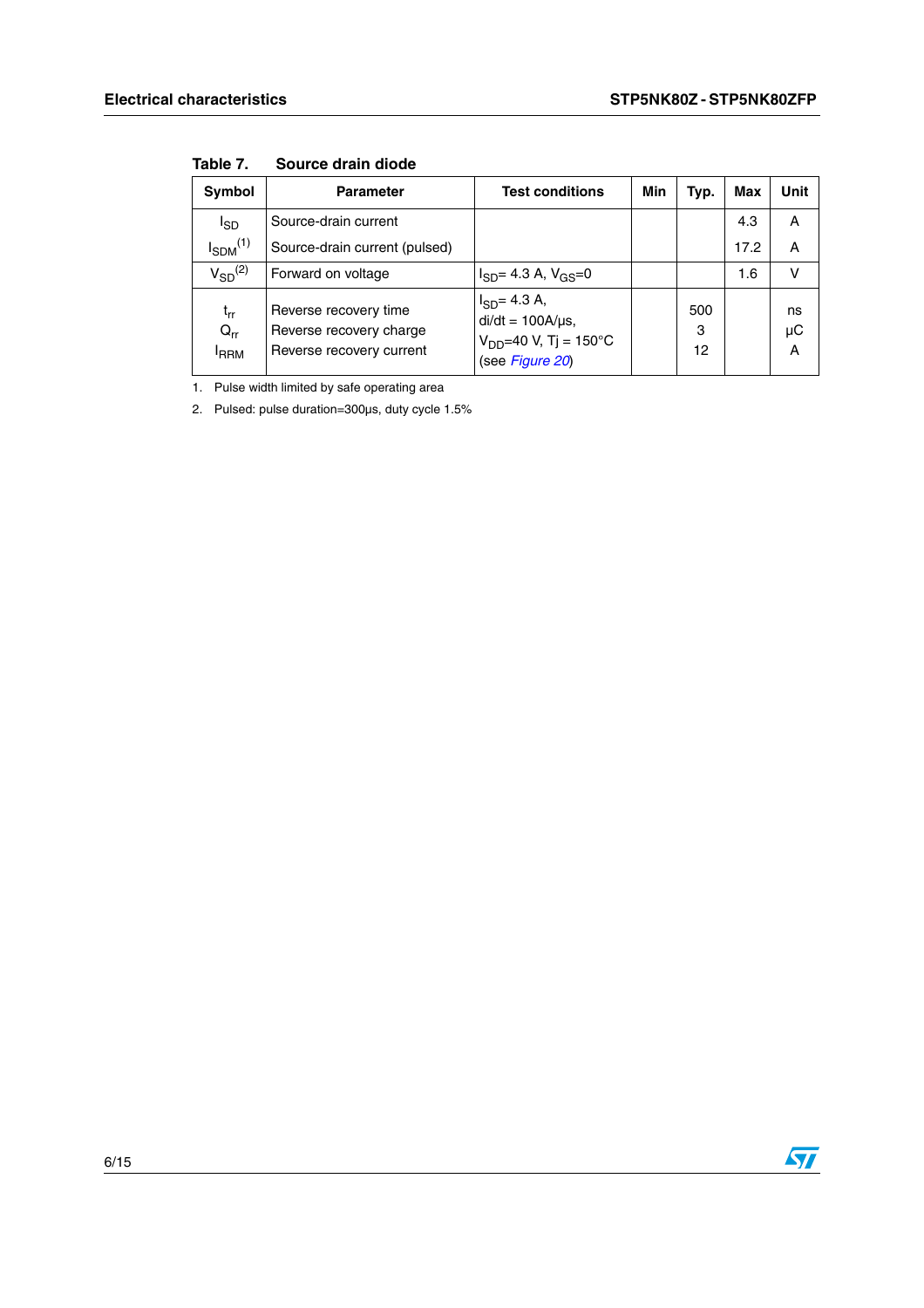## <span id="page-6-0"></span>**2.1 Electrical characteristics (curves)**

**Figure 1. Safe operating area for TO-220 Figure 2. Thermal impedance for TO-220**



**Figure 3. Safe operating area for TO-220FP (HV11720)**







**Figure 4. Thermal impedance for TO-220FP**



Figure 5. Output characterisics **Figure 6. Transfer characteristics** 



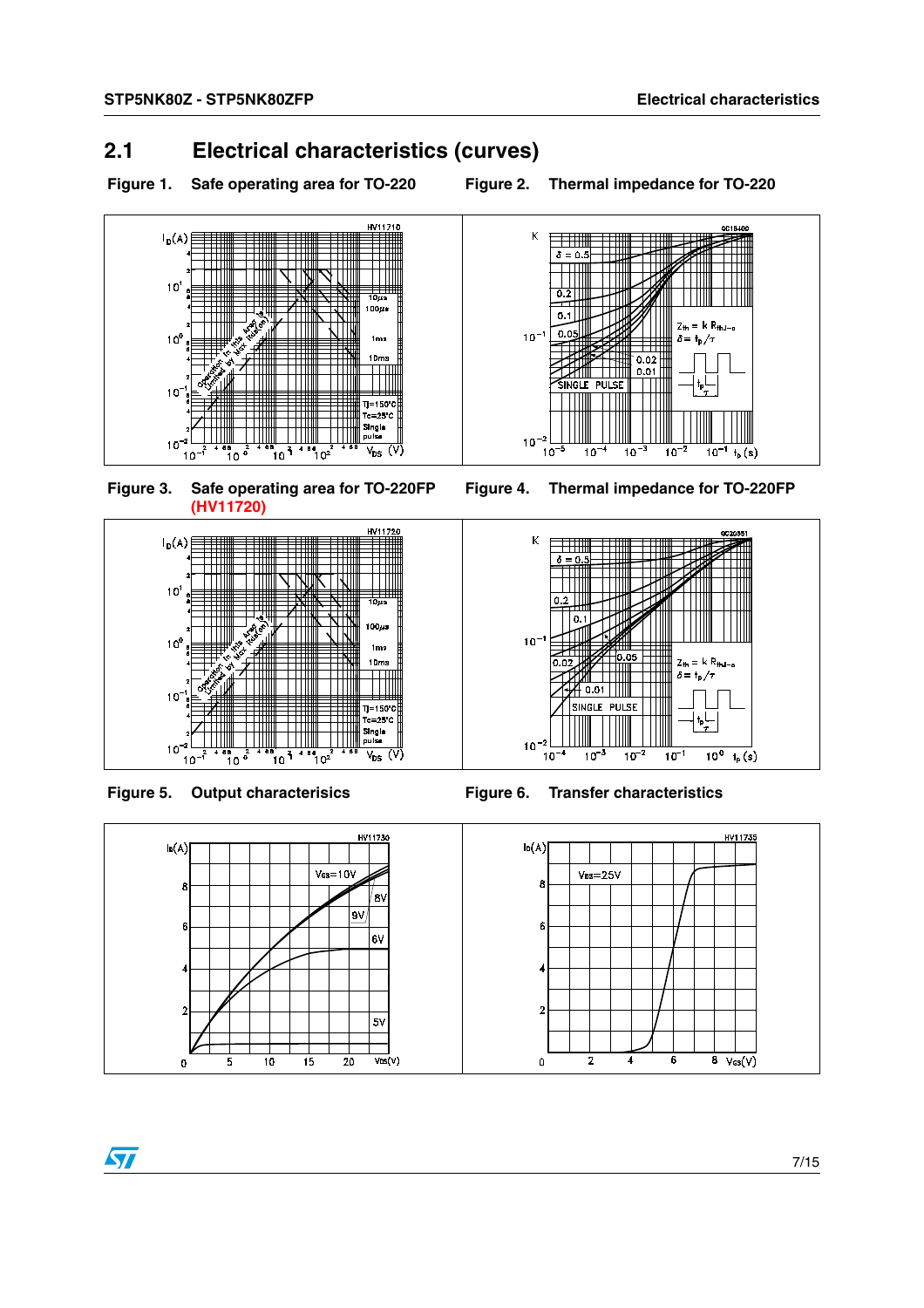#### **Figure 7. Transconductance Figure 8. Static drain-source on resistance**



**Figure 9. Gate charge vs gate-source voltage Figure 10. Capacitance variations**



**Figure 11. Normalized gate threshold voltage vs temperature**



**Figure 12. Normalized on resistance vs temperature**

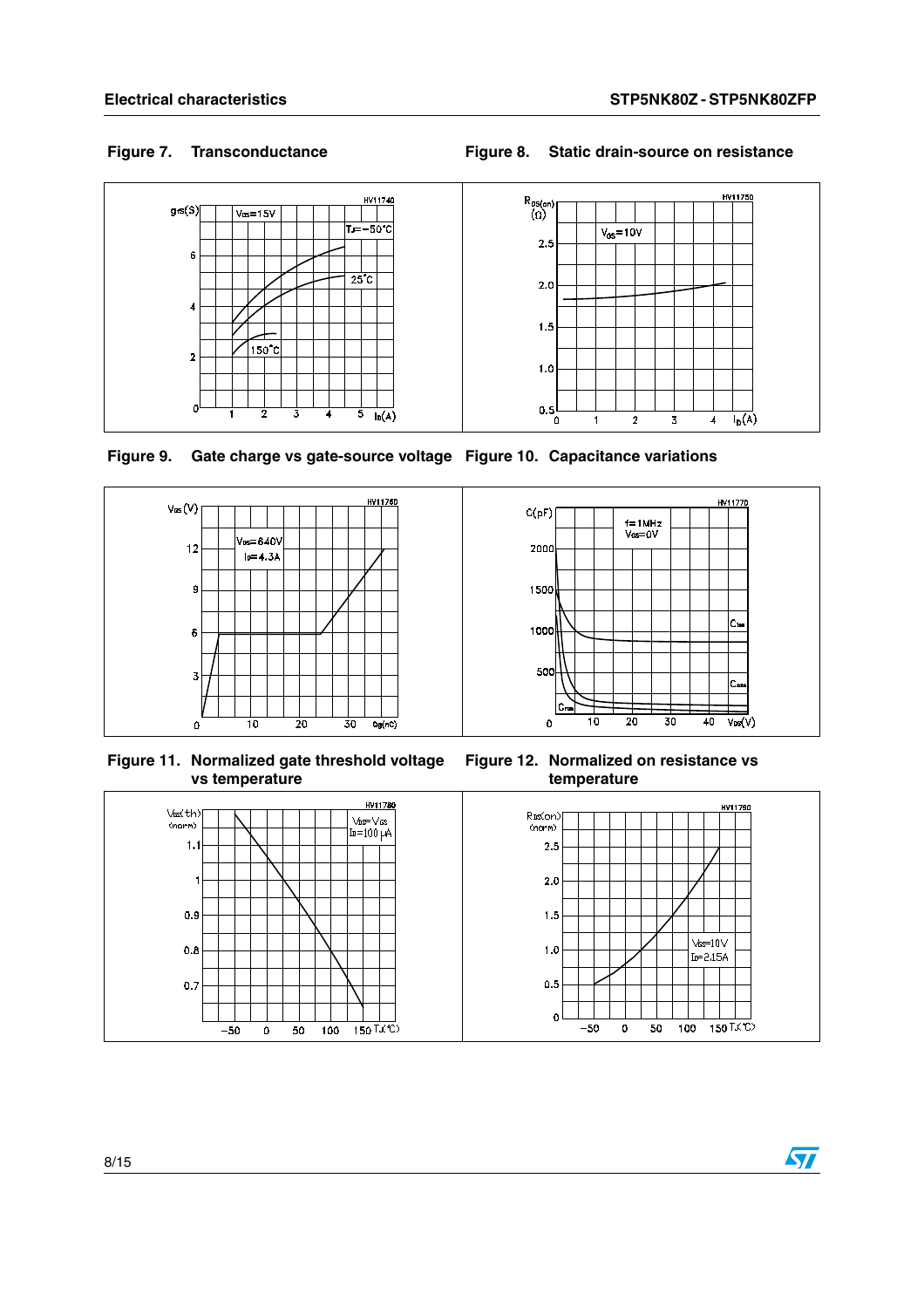

**Figure 15. Avalanche energy vs temperature**







 $\sqrt{2}$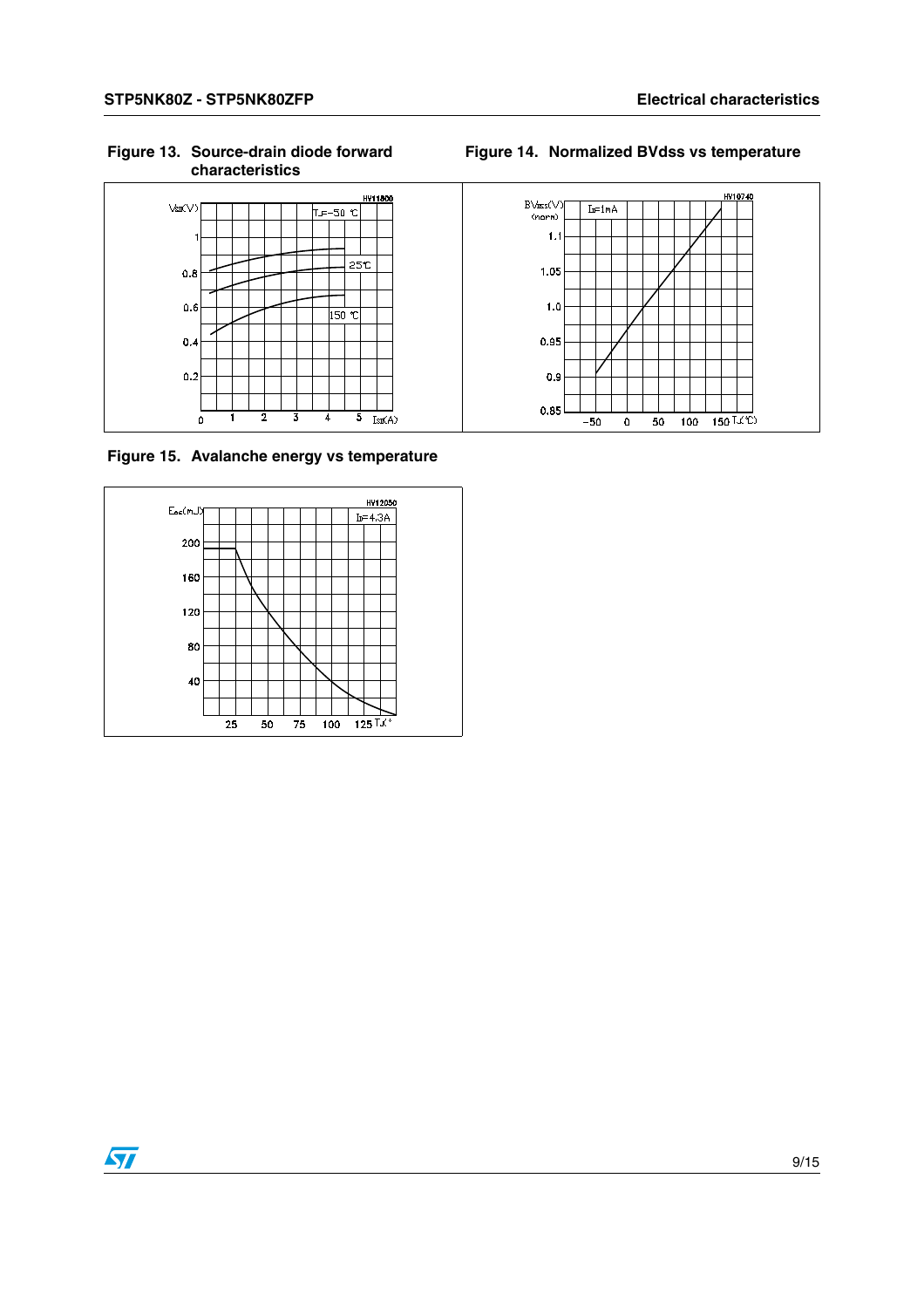## <span id="page-9-0"></span>**3 Test circuit**





<span id="page-9-1"></span>**Figure 18. Switching times test circuit for resistive load**



<span id="page-9-2"></span>**Figure 20. Test circuit for inductive load switching and diode recovery times**



**Figure 17. Unclamped Inductive waveform**







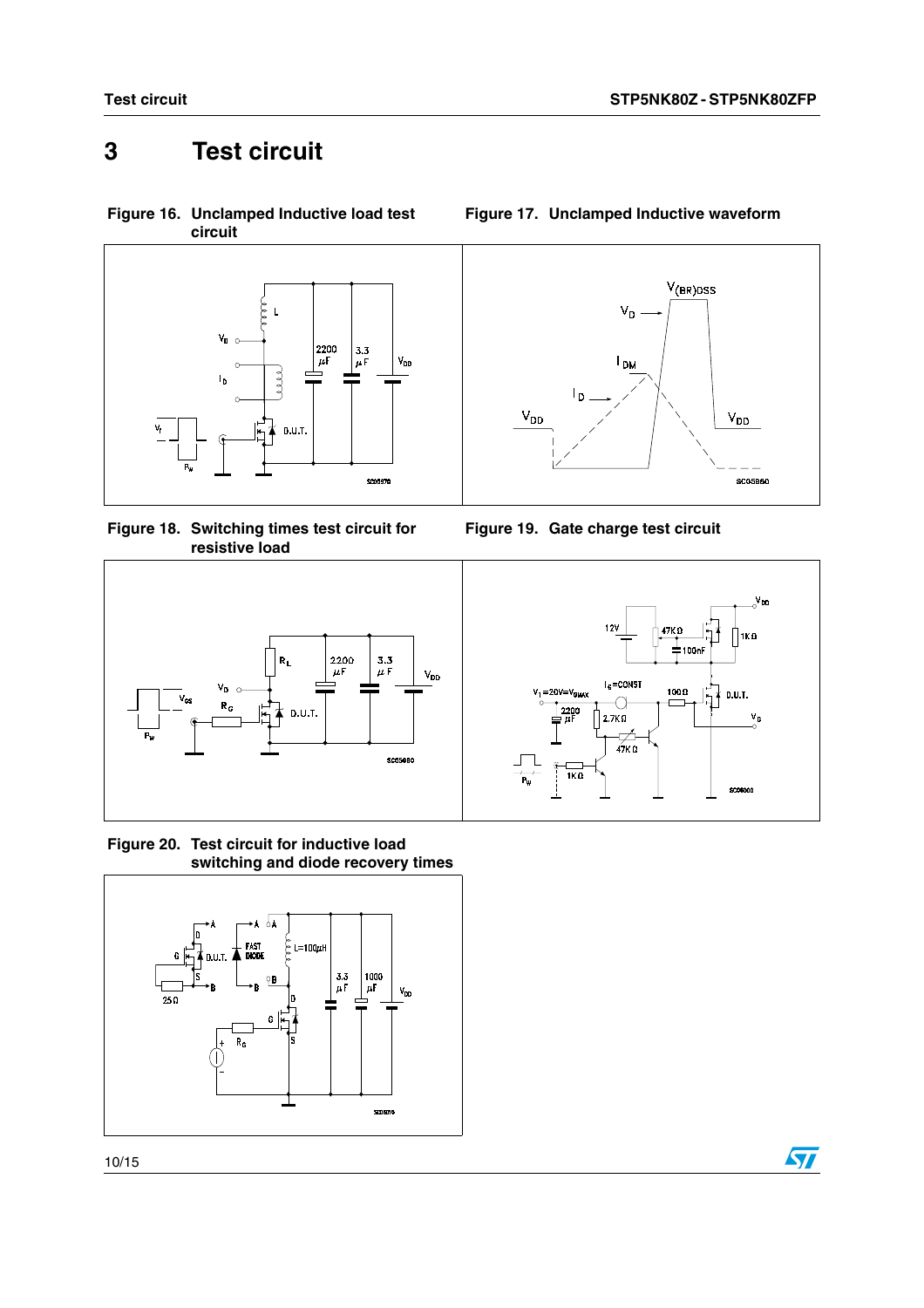## <span id="page-10-0"></span>**4 Package mechanical data**

In order to meet environmental requirements, ST offers these devices in ECOPACK® packages. These packages have a Lead-free second level interconnect . The category of second level interconnect is marked on the package and on the inner box label, in compliance with JEDEC Standard JESD97. The maximum ratings related to soldering conditions are also marked on the inner box label. ECOPACK is an ST trademark. ECOPACK specifications are available at: www.st.com

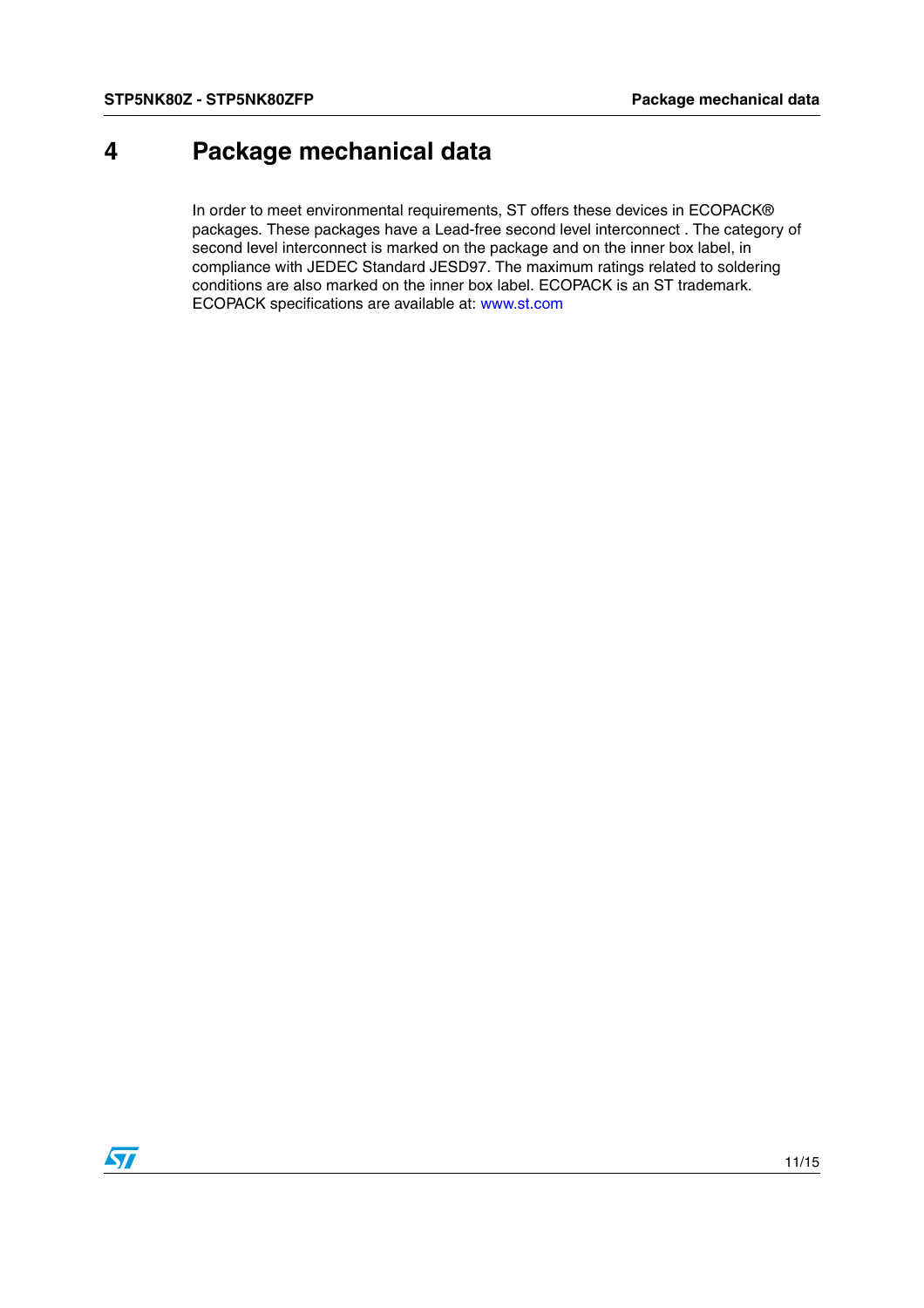$\sqrt{2}$ 

| DIM.           |      | mm.        |      |       | inch  |       |
|----------------|------|------------|------|-------|-------|-------|
|                | MIN. | <b>TYP</b> | MAX. | MIN.  | TYP.  | MAX.  |
| Α              | 4.4  |            | 4.6  | 0.173 |       | 0.181 |
| B              | 2.5  |            | 2.7  | 0.098 |       | 0.106 |
| D              | 2.5  |            | 2.75 | 0.098 |       | 0.108 |
| E              | 0.45 |            | 0.7  | 0.017 |       | 0.027 |
| F              | 0.75 |            | 1    | 0.030 |       | 0.039 |
| F <sub>1</sub> | 1.15 |            | 1.7  | 0.045 |       | 0.067 |
| F <sub>2</sub> | 1.15 |            | 1.7  | 0.045 |       | 0.067 |
| G              | 4.95 |            | 5.2  | 0.195 |       | 0.204 |
| G <sub>1</sub> | 2.4  |            | 2.7  | 0.094 |       | 0.106 |
| H              | 10   |            | 10.4 | 0.393 |       | 0.409 |
| L2             |      | 16         |      |       | 0.630 |       |
| L <sub>3</sub> | 28.6 |            | 30.6 | 1.126 |       | 1.204 |
| L4             | 9.8  |            | 10.6 | .0385 |       | 0.417 |
| L <sub>5</sub> | 2.9  |            | 3.6  | 0.114 |       | 0.141 |
| L <sub>6</sub> | 15.9 |            | 16.4 | 0.626 |       | 0.645 |
| L7             | 9    |            | 9.3  | 0.354 |       | 0.366 |
| Ø              | 3    |            | 3.2  | 0.118 |       | 0.126 |



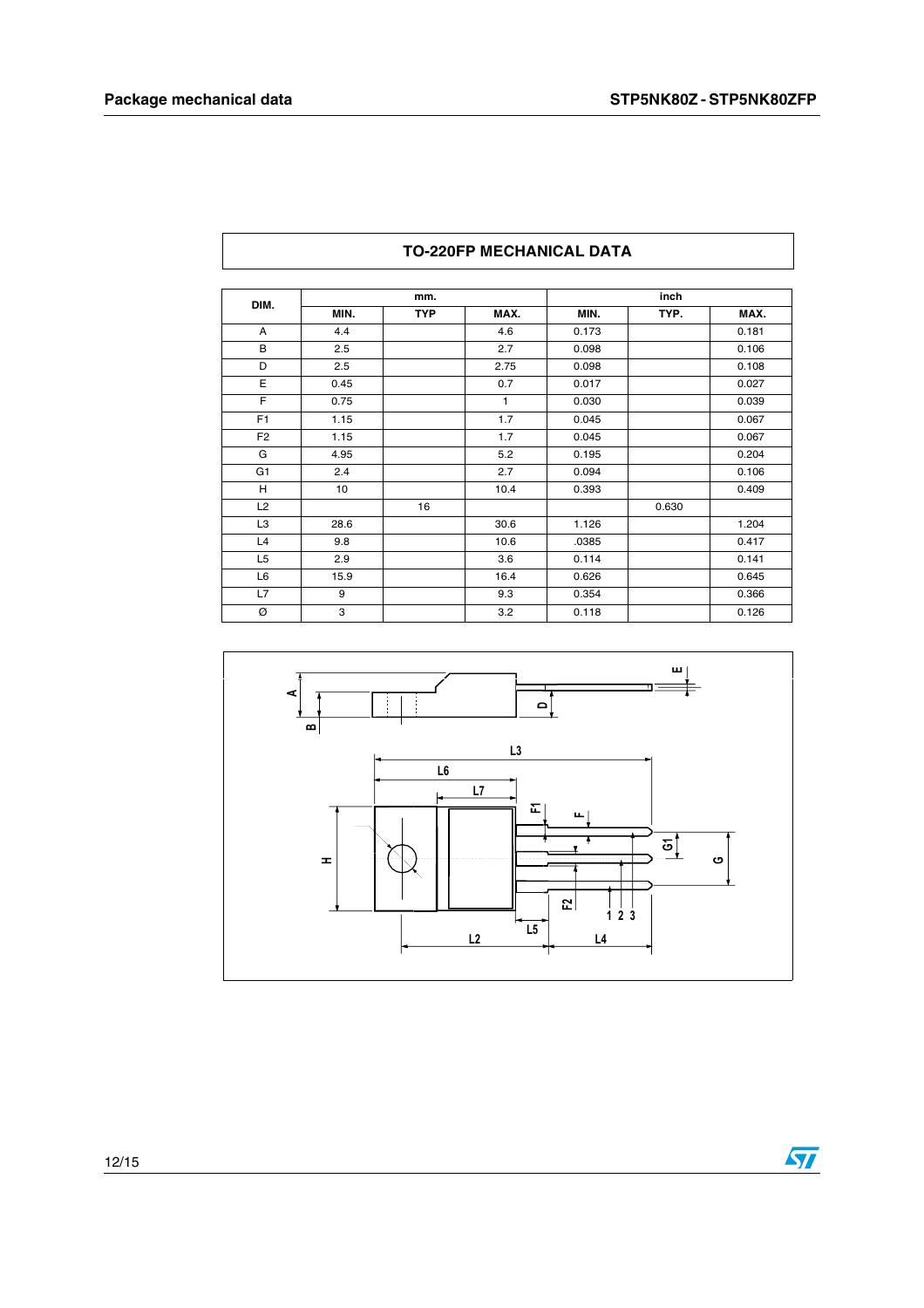٦

 $\overline{\phantom{a}}$ 

| <b>TO-220 MECHANICAL DATA</b> |       |            |       |       |       |       |  |
|-------------------------------|-------|------------|-------|-------|-------|-------|--|
| DIM.                          | mm.   |            |       | inch  |       |       |  |
|                               | MIN.  | <b>TYP</b> | MAX.  | MIN.  | TYP.  | MAX.  |  |
| A                             | 4.40  |            | 4.60  | 0.173 |       | 0.181 |  |
| b                             | 0.61  |            | 0.88  | 0.024 |       | 0.034 |  |
| b1                            | 1.15  |            | 1.70  | 0.045 |       | 0.066 |  |
| c                             | 0.49  |            | 0.70  | 0.019 |       | 0.027 |  |
| D                             | 15.25 |            | 15.75 | 0.60  |       | 0.620 |  |
| E                             | 10    |            | 10.40 | 0.393 |       | 0.409 |  |
| e                             | 2.40  |            | 2.70  | 0.094 |       | 0.106 |  |
| e1                            | 4.95  |            | 5.15  | 0.194 |       | 0.202 |  |
| F                             | 1.23  |            | 1.32  | 0.048 |       | 0.052 |  |
| H1                            | 6.20  |            | 6.60  | 0.244 |       | 0.256 |  |
| J1                            | 2.40  |            | 2.72  | 0.094 |       | 0.107 |  |
| L                             | 13    |            | 14    | 0.511 |       | 0.551 |  |
| L1                            | 3.50  |            | 3.93  | 0.137 |       | 0.154 |  |
| L20                           |       | 16.40      |       |       | 0.645 |       |  |
| L30                           |       | 28.90      |       |       | 1.137 |       |  |
| øP                            | 3.75  |            | 3.85  | 0.147 |       | 0.151 |  |
| Q                             | 2.65  |            | 2.95  | 0.104 |       | 0.116 |  |

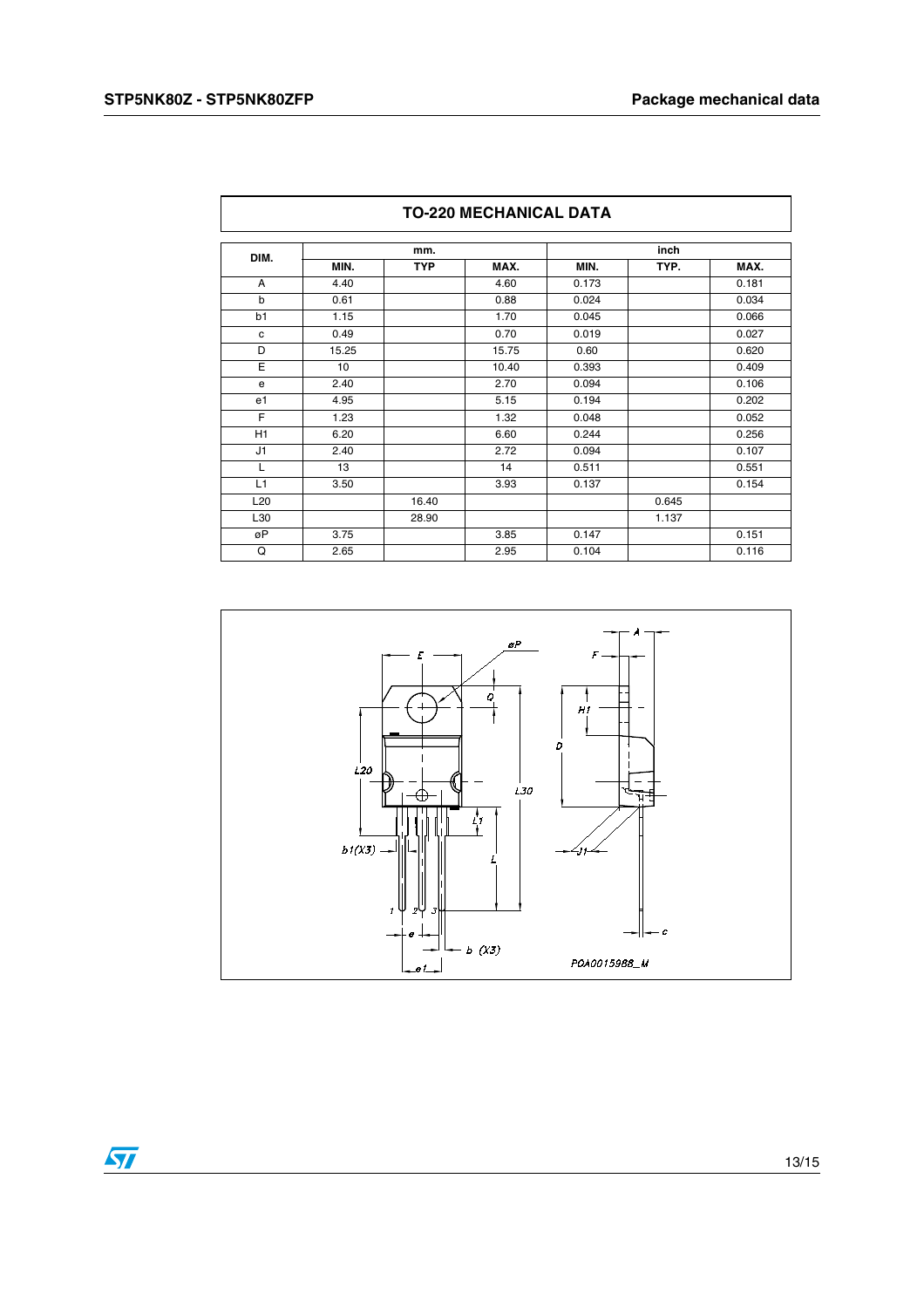# **5 Revision history**

**Table 8. Revision history**

| <b>Date</b> | <b>Revision</b> | <b>Changes</b>                  |
|-------------|-----------------|---------------------------------|
| 09-Sep-2004 |                 | <b>Preliminary version</b>      |
| 06-Sep-2005 |                 | Final version                   |
| 16-Aug-2006 | Δ               | New template, no content change |